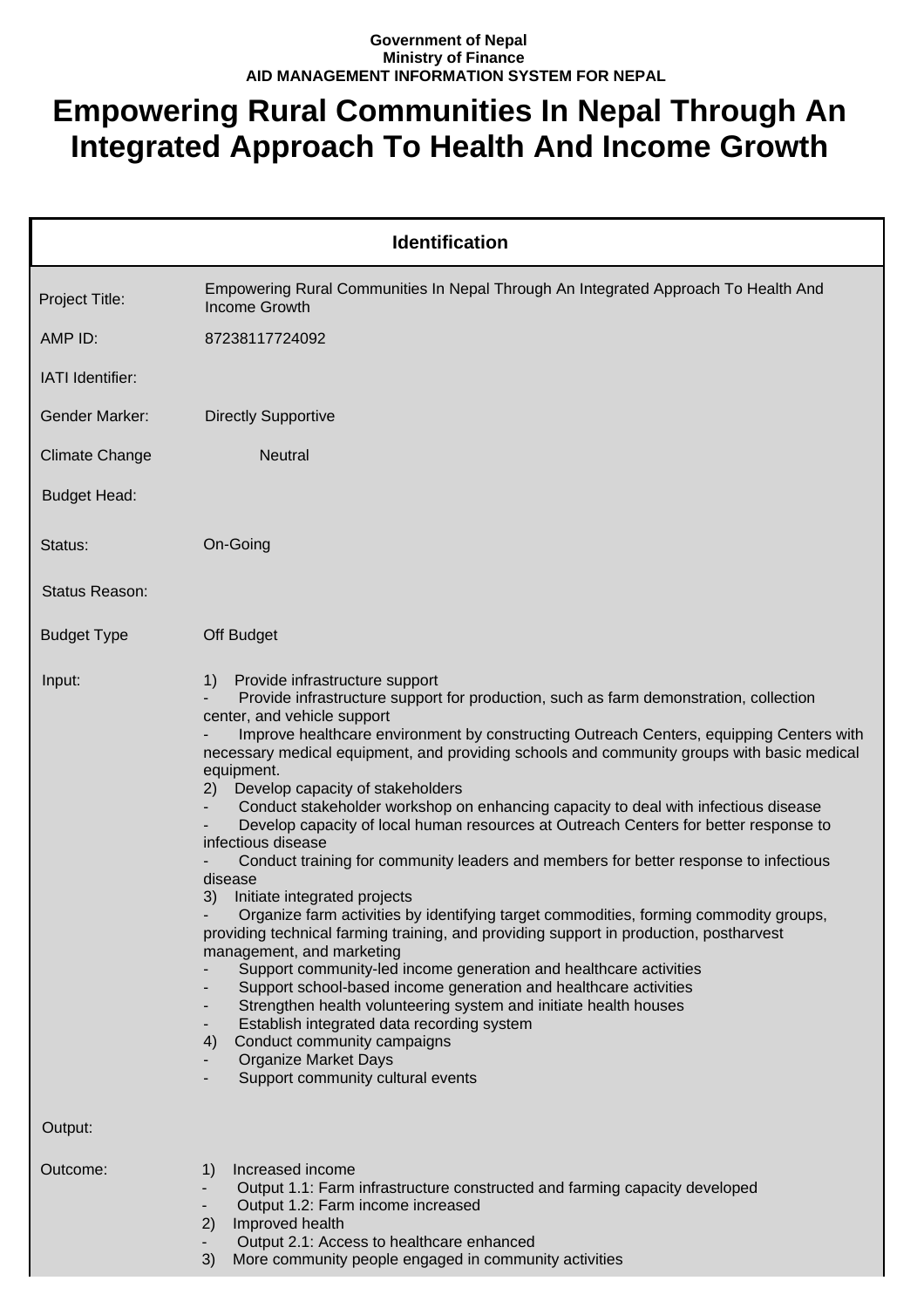|                                       | Output 3.1: Capacity of community people in leading rural activities enhanced<br>$\overline{\phantom{a}}$                                                                                 |
|---------------------------------------|-------------------------------------------------------------------------------------------------------------------------------------------------------------------------------------------|
| Impact:                               | Improve the living standard of community people through enhanced access to outreach centers,<br>participatory health and rural development programs, and income generation opportunities. |
| Treasury Type:                        |                                                                                                                                                                                           |
| Humanitarian Ald:                     | No                                                                                                                                                                                        |
|                                       |                                                                                                                                                                                           |
|                                       |                                                                                                                                                                                           |
|                                       |                                                                                                                                                                                           |
|                                       |                                                                                                                                                                                           |
|                                       |                                                                                                                                                                                           |
|                                       |                                                                                                                                                                                           |
|                                       |                                                                                                                                                                                           |
|                                       |                                                                                                                                                                                           |
|                                       |                                                                                                                                                                                           |
|                                       |                                                                                                                                                                                           |
|                                       |                                                                                                                                                                                           |
|                                       |                                                                                                                                                                                           |
|                                       |                                                                                                                                                                                           |
|                                       | <b>Planning</b>                                                                                                                                                                           |
| Date of Agreement                     | 2020-07-24                                                                                                                                                                                |
| Date of effectiveness                 |                                                                                                                                                                                           |
| <b>Proposed Start Date</b>            |                                                                                                                                                                                           |
| <b>Actual Start Date</b>              |                                                                                                                                                                                           |
| Planned Completion 2025-12-31<br>Date |                                                                                                                                                                                           |

| <b>Location</b>  |            |
|------------------|------------|
| Location         | Percentage |
| Tanahu (Damauli) | 25.0%      |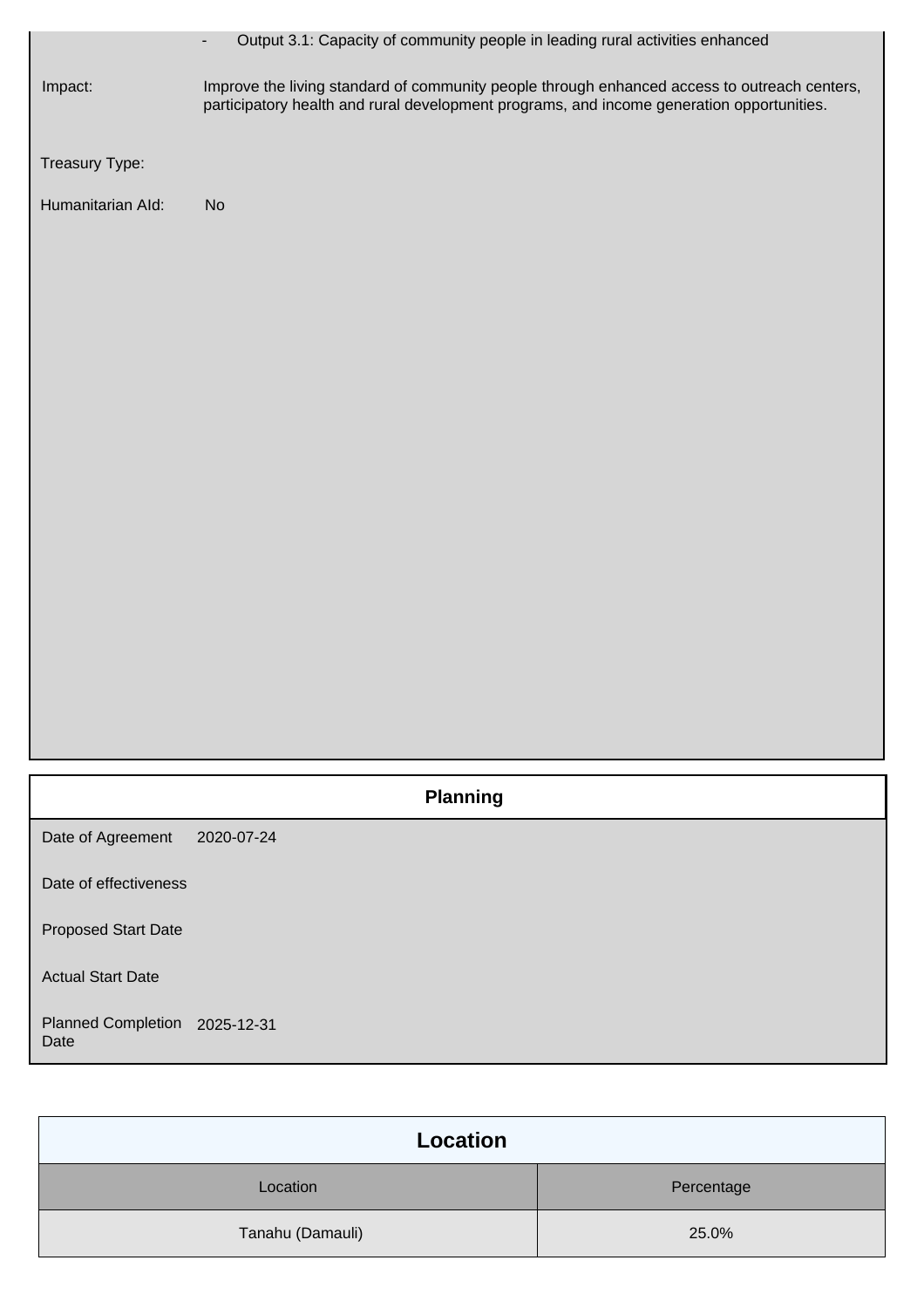| Location                 | Percentage |
|--------------------------|------------|
| Sindhupalchok (Chautara) | 75.0%      |

| <b>National Plan</b>                                                                                                          |            |
|-------------------------------------------------------------------------------------------------------------------------------|------------|
| Program                                                                                                                       | Percentage |
| [Health and Nutrition ] [Social Development Policy ] [National Development Plan (NDP) ]                                       | 50.0%      |
| [Agriculture and Food Security ] [Macroeconomic Policy and Economic Development Policy<br>[ National Development Plan (NDP) ] | 50.0%      |

| <b>Sector</b>                             |            |
|-------------------------------------------|------------|
| Sector                                    | Percentage |
| Nepal Sector Classification HEALTH 0      | 50.0%      |
| Nepal Sector Classification AGRICULTURE 0 | 50.0%      |

| <b>Implementing/Executing Agency</b>   |        |  |
|----------------------------------------|--------|--|
| <b>Implementing Agency</b>             |        |  |
| Korea International Cooperation Agency | 100.0% |  |
| <b>Executing Agency</b>                |        |  |
| Korea International Cooperation Agency | 100.0% |  |
| <b>Responsible Organization</b>        |        |  |
| Ministry of Health and Population      | 100.0% |  |
| Donor                                  |        |  |
| Korea International Cooperation Agency | 0.0%   |  |

|                            |                       |                    | <b>Funding</b>                |            |                     |
|----------------------------|-----------------------|--------------------|-------------------------------|------------|---------------------|
| Transaction<br>Date        | Type of<br>Assistance | Mode of<br>Payment | Post Earthquake<br>Assistance | Commitment | <b>Disbursement</b> |
| <b>UNDISBURSED BALANCE</b> |                       |                    | null                          |            |                     |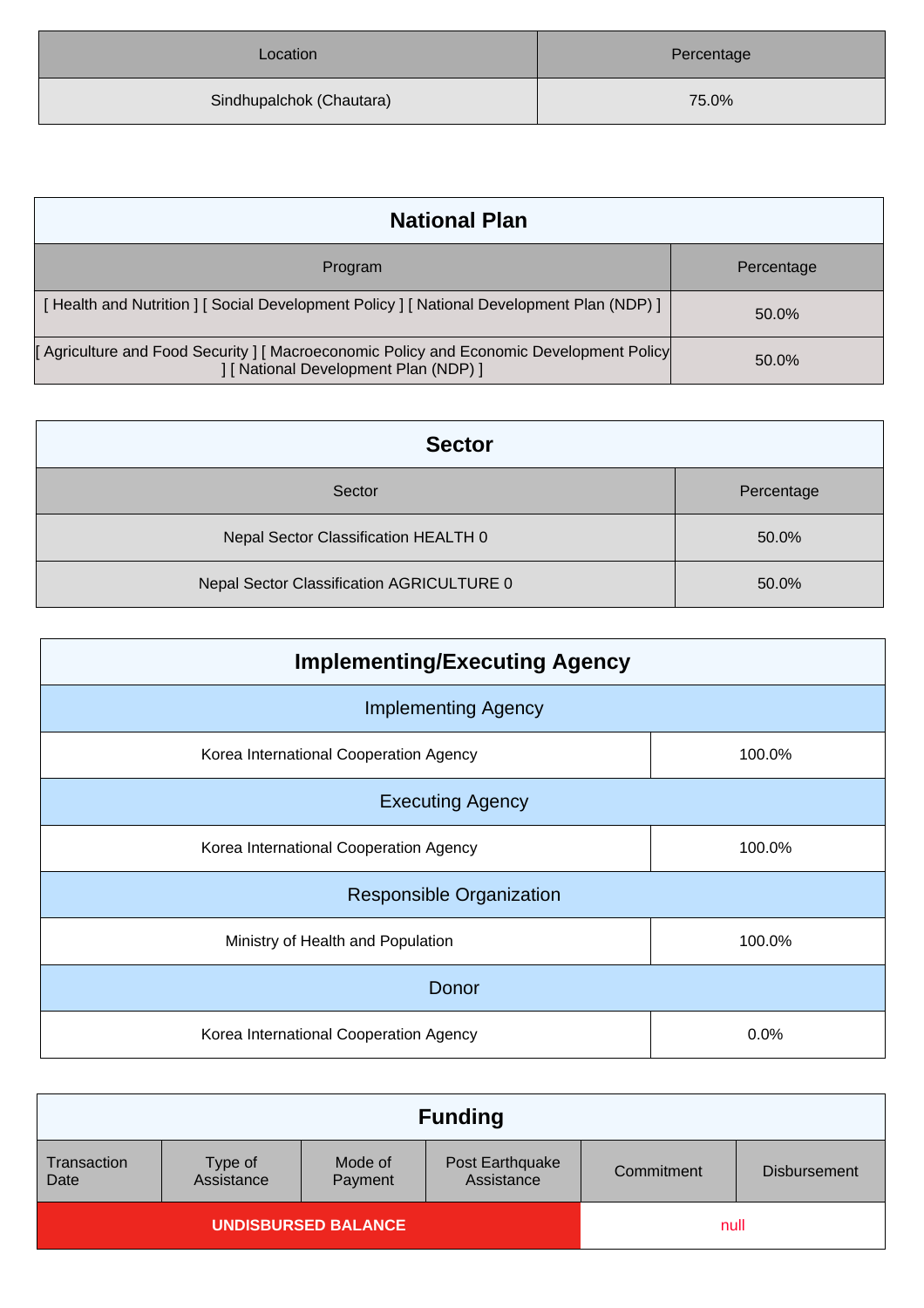| Transaction<br>Date | Type of<br>Assistance                          | Mode of<br>Payment    | Post Earthquake<br>Assistance                 | Commitment | <b>Disbursement</b> |
|---------------------|------------------------------------------------|-----------------------|-----------------------------------------------|------------|---------------------|
|                     |                                                |                       | <b>Korea International Cooperation Agency</b> |            |                     |
|                     |                                                |                       | <b>Actual</b>                                 |            |                     |
| 7/24/2020           | Direct<br>Implementation                       | <b>Direct Payment</b> | No                                            | 4,700,000  |                     |
| 12/31/2020          | Direct<br>Implementation                       | <b>Direct Payment</b> | No                                            | Ŋ          | 1,149,160           |
| 3/31/2021           | Direct<br>Implementation                       | <b>Direct Payment</b> | No                                            |            | 1,004               |
| 6/30/2021           | Direct<br>Implementation                       | <b>Direct Payment</b> | No                                            | 0          | 142,529             |
|                     |                                                | Total                 |                                               | 4,700,000  | 1,292,693           |
|                     | Total (Korea International Cooperation Agency) |                       |                                               | 4,700,000  | 1,292,693           |
|                     | <b>UNDISBURSED BALANCE</b>                     |                       | 3,407,307                                     |            |                     |

|                                | <b>Progress Achieved</b> |
|--------------------------------|--------------------------|
| Progress Achieved:             |                          |
| Key Problems:                  |                          |
| Steps Taken to Solve Problems: |                          |

| <b>Funding Information</b> |  |  |
|----------------------------|--|--|
| 4,700,000                  |  |  |
| $\mathbf 0$                |  |  |
| 1,292,693                  |  |  |
| $\Omega$                   |  |  |
|                            |  |  |